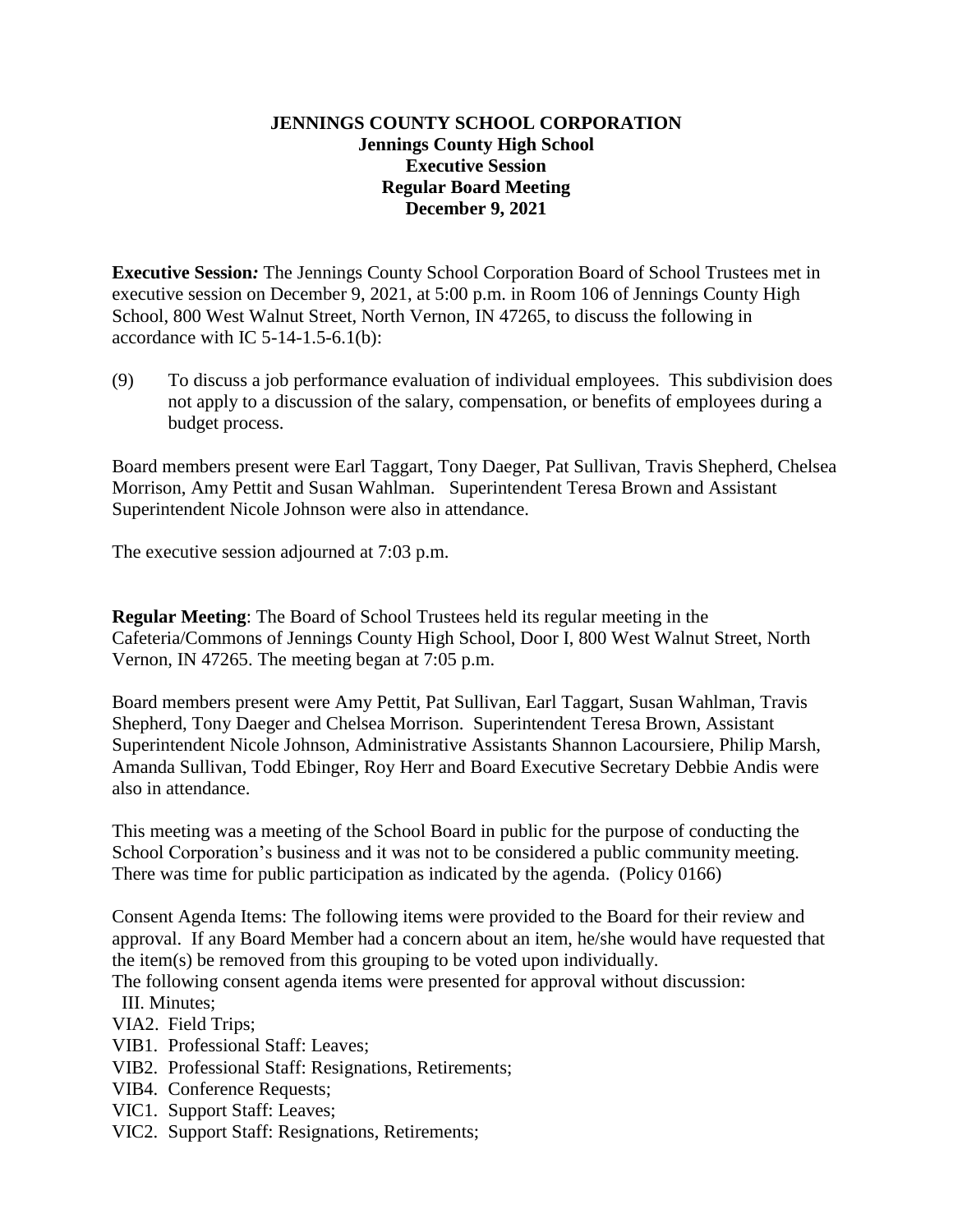VIC4. Conference Requests;

VII. Claims;

Information Items: These items were given to the Board to review. If a Board Member wished to discuss any of these items; he/she would have indicated that the item(s) be removed from the grouping for discussion during the meeting.

The following information items were shared with the Board:

VID3. November Fund Report

VIIIA1. Essential Service Committee Meeting Minutes 10/19/2021.

VIIIA2. Area Plan Commission Meeting Minutes 11/1/2021.

VIIIA3. Essential Service Committee Meeting Minutes 11/23/2021.

Mr. Sullivan opened the meeting with this statement before he called the meeting to order. He first thanked everyone for attending. "I think everyone in this room is here to advocate for and make the best possible decisions for our kids. We may not agree on the decisions but we are all motivated by wanting to do what is right for the students in Jennings County. One of the reasons why Jennings County is so special is because we have always been a community that looks out for each other. We take care of our neighbors. We look out for the elderly and we come together to provide our kids with food, clothes, backpacks and other resources when they are needed. Parents are often active partners in this community and show up and support our kids at student activities, programs and concerts. We often talk about how we are truly stronger working together. That is why I wanted to take a few moments tonight and talk about how I think it is important for us to come back together as a community. We are all Jennings County community members and need to work together despite our differences of opinion.

We have heard you and your concerns about masks. We are still a community under a red advisory according to the Indiana Health Department. This is the highest level of COVID spread. To keep our kids in school, we know masks are the best option and allow fewer students to be sent home as close contacts. We understand that masks are not the perfect solution. But, they have allowed us to stay open and keep far more kinds in class face to face with their teachers.

Our mask policy is in place because students are required to be in school and we are required to contact trace. It is about keeping our kids in school. We listened to your questions about why we must have masks at board meetings when they are not being enforced at athletic events. We have reevaluated our position regarding board meetings to be more consistent with voluntary activities outside of school. Board members and administration are the only required members and we will wear masks. However, this board meeting does not impact keeping our kids in school and you are adults, who are here voluntarily. We are not required to contact trace positive cases of COVID after this meeting as we are with our students. Even though the masks are strongly encouraged, if you are not able or feel strongly that you cannot wear one, we have created seating that allows you to socially distance from one another. While we are all tired of the pandemic and COVID, it is still with us and we ask everyone in this room to be respectful of others and remember the spirit of the season to be kind and look out for one another.

We appreciate your participation and we are glad you are involved in your child's education. We wanted to send a message tonight that we are not the enemy and we are all on the same side. We hope you will join us in working together as we continue to make decisions for our kids.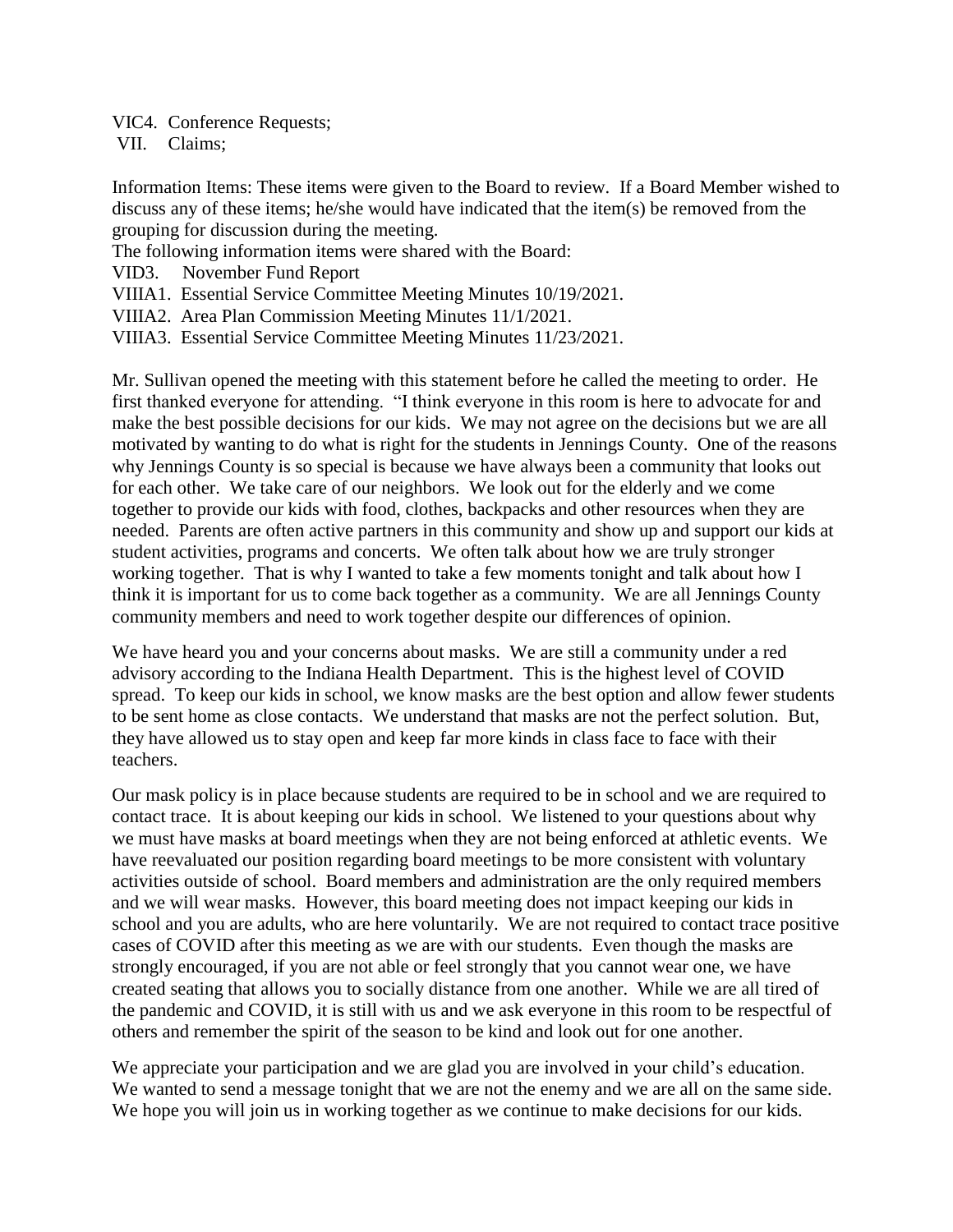Following the meeting, we will have some Christmas cookies to share and hope that we can all have respectful and productive conversations this evening.

For those of you who are signed up to speak tonight, we provided the procedures for that process on the table. Thank you."

# **Agenda**

- I. Pledge The President opened the meeting with the Pledge of Allegiance.
- II. Consent Agenda Items Mr. Taggart made a motion to approve the consent agenda items. Mr. Daeger seconded the motion. 7 yes, 0 no. Approved.
- III. Minutes of the Executive Session, Public Meeting on the Teacher Contract Ratification and the Regular Board Meeting of November 11, 2021 and Minutes of the Executive Session and the Special Board Meeting of November 29, 2021. The minutes were approved without discussion as a consent agenda item.
- IV. Community Non-Agenda Items
	- The President asked if anyone would like to speak on an item not on the agenda.

Susie Knighton spoke on the mask mandate. She listed harmful side effects from our students wearing masks. She stated that masks don't work!

- V. Old Business
	- A. NEOLA, Approval
		- 1. NEOLA Policy 1422, Nondiscrimination and Equal Employment Opportunity, Second Reading.
		- 2. NEOLA Policy 1422.02, Nondiscrimination Based on Genetic Information of the Employee, Second Reading.
		- 3. NEOLA Policy 1623, Section 504/ADA Prohibition Against Disability Discrimination in Employment, Second Reading.
		- 4. NEOLA Policy 1662, Anti-Harassment, Second Reading.
		- 5. NEOLA Policy 2260, Nondiscrimination and Access to Equal Educational Opportunity, Second Reading.
		- 6. NEOLA Policy 2260.01, Section 504/ADA Prohibition Against Discrimination Based on Disability, Second Reading.
		- 7. NEOLA Policy 3122, Nondiscrimination and Equal Employment Opportunity, Second Reading.
		- 8. NEOLA Policy 8510, Wellness, Second Reading.

Mr. Sullivan stated that we have eight NEOLA policies and we have a speaker that would like to speak on Policy 1662, Anti-Harassment.

Lianna McKinney spoke on the policy regarding harassment. She stated that on November 29<sup>th</sup>, at the JCSC Special Board Meeting, Mrs. McKinney felt that the behavior of Pat Sullivan towards herself (because she refused to wear a mask) was unprofessional of an elected official. She stated that Mr. Sullivan went into a tirade and she felt hatred, contempt, disgraced and ridiculed. She stated that Mr. Sullivan violated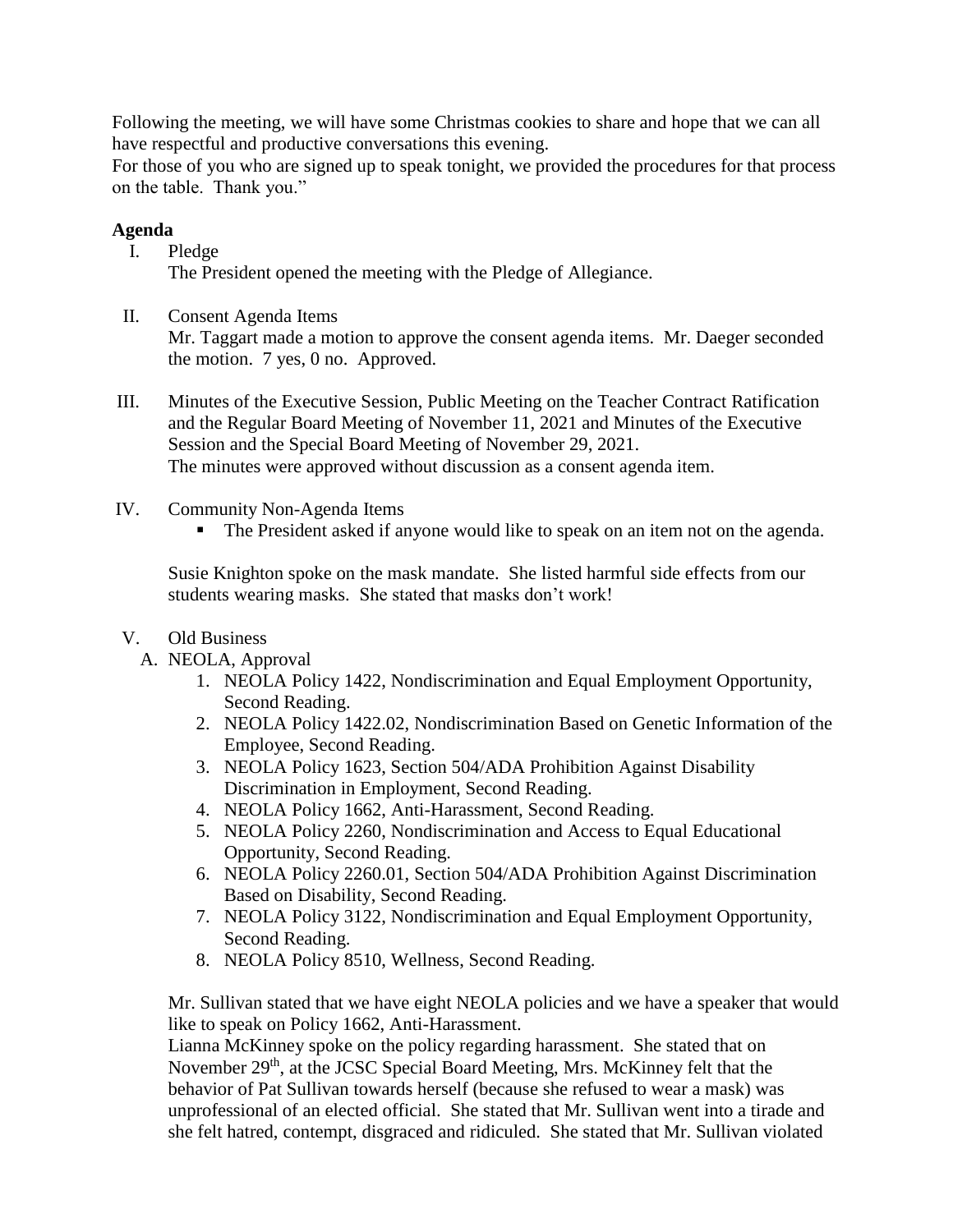the schools own harassment policy. She stated that Mr. Sullivan went too far and is asking Mr. Sullivan to step down from the school board. "What say you?" Yes, or No. Mr. Sullivan thanked her for her comments and noted that he is an elected official. Mrs. McKinney then stated that if Mr. Sullivan refuses to step down she wants to press charges for assault. Officer Staples, who was in attendance, stated that she could file a report after the meeting.

Mrs. Pettit made a motion to approve the above NEOLA policies. Mr. Daeger seconded the motion. 4 yes, 2 no (Taggart & Morrison), 1 abstain (Shepherd). Approved. Mr. Taggart stated that he voted no because he feels there wasn't enough in the policy to vote yes.

- B. Administration (Policy 1000)
	- 1. Administrator Salary Adjustments, Approval

Mrs. Brown stated that the Board has approved salary increases for teachers and classified staff and so tonight we're bringing the Administrator salary adjustments to the Board, asking for \$3,000.00 salary increase for the 2021-2022 school year and \$3,000.00 increase for the 2022-2023 school year with one new employee being prorated the first year and then the full amount the second year. Mrs. Brown is asking the Board to approve salary adjustments for Administrators.

Mr. Daeger made a motion to accept the pay raises as presented. Mr. Shepherd seconded the motion. 5 yes, 2 no (Taggart & Sullivan). Approved.

Mr. Taggart stated that he doesn't like voting no against pay raises but he doesn't feel that this was enough for the administrators. Mr. Sullivan stated that we did right by the teachers and classified staff raises but he also feels we didn't do enough for our administrators. Mrs. Petitt stated that there are other board members that feel the same but also feels it's important to support the administration staff by voting yes to give them pay raises.

#### VI. New Business

- A. Programs (Policy 2000)
	- 1. JCHS New Course Proposals for 2022-2023, Inform

Mrs. Johnson noted that this an inform for new course proposals for JCHS 2022- 2023 school year:

- Advanced Manufacturing Technology (7103)
- $\triangleright$  Agriculture Structures Fabrication and Design (7112)
- $\triangleright$  Audio and Video Production Essentials (7135)
- $\triangleright$  Management Fundamentals (7143)
- $\triangleright$  New Venture Development (7148)
- $\triangleright$  Relationships and Emotions (7177)
- $\triangleright$  Child and Adolescent Development (7157)
- $\triangleright$  Nutrition (7171)

JCHS will give their presentation to the board and ask for approval at the next meeting.

- 2. Field Trips
	- None at this time.
- B. Professional Staff (Policy 3000)
	- 1. Leaves
		- None at this time.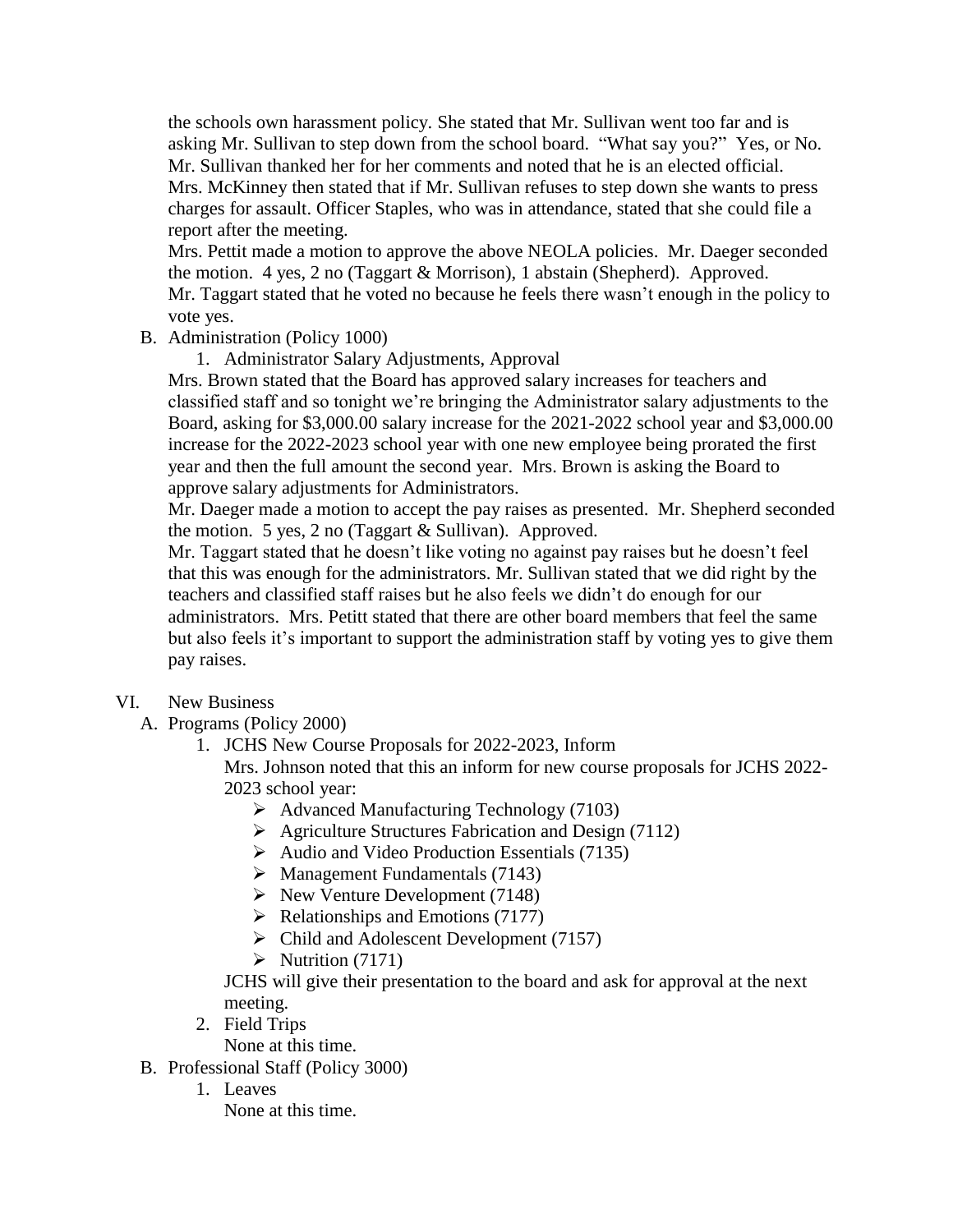- 2. Resignations/Retirements
	- Nina Graue, JCHS English Teacher, resignation effective 12/17/2021.

 Rhonda Heiman, JCS Special Ed Teacher, retiring effective 12/17/2021. This resignation & retirement were approved without discussion as a consent agenda item.

- 3. Recommendations
	- **Leah McLeod, JCMS**  $\frac{1}{2}$  **Teacher /**  $\frac{1}{2}$  **Elementary Athletic Director to** JCMS Athletic Director, \$70,000 yr. (225day), effective 1/4/2022.
	- Justin Smith, JCHS Boys Track & Field Head Coach, \$4,469 stipend, effective 1/1/2022.

Mr. Daeger made a motion to approve the above recommendations. Mr. Shepherd seconded the motion. 7 yes, 0 no. Approved.

- 4. Conference Requests
	- Keith Chilton, Skyward iCon, St. Petersburg, FL., 3/2 -3/4/2022.
- The above conference was approved without discussion as a consent agenda item. C. Support Staff (Policy 4000)
	- 1. Leaves

None at this time.

- 2. Resignations/Retirements
	- Alvi Applegate, JCHS part-time Custodian, resignation effective 11/4/2021.
	- Opal Bebout, BCE Custodian, retiring effective 1/3/2022.
	- Evan Chaille, JCHS Boys' Soccer Assistant Coach, resignation effective 11/30/2021.
	- Nianna Cline, SCE Para Pro, termination effective  $9/30/2021$ .
	- Nina Hicks, BCE Para Pro, resignation effective 11/11/2021.
	- Brandon Koors, SE Para Pro, resignation effective 11/23/2021.
	- Sara Ray, JCEC Test Proctor, resignation effective 11/30/2021.

The above resignations / retirement were approved without discussion as a consent agenda item.

- 3. Recommendations
	- Sharon Gardener, SCE Sub to SCE Para Pro, \$14.50 hr. x 7.5 hrs. day, effective 11/29/2021.
	- Breanna Hammond, JCHS Custodian & Crossing Guard, \$13.13 hr. x 8 hrs. day, effective 12/1/2021.
	- Michael Holt, JCHS Custodian & Crossing Guard, \$14.13 hr. x 8 hrs. day, effective 12/1/2021.
	- Alicia Lack, JCHS CNA, \$16.50 hr. x 7.5 hrs. day, effective 11/29/2021.
	- Christopher Lowe, JSC Tech, \$17.00 hr. x 8 hrs. day, effective 10/20/2021.
	- Linda Minger, NVE Custodian, \$16.00 hr. x 8 hrs. day, effective 11/22/2021.
	- Stephen Dinn, JCHS part-time Custodian, \$9.50 hr. x 5-6 hrs. day, effective 11/15/2021.
	- Shawn Over, SCE Boys Basketball Coach, \$432.00 stipend, effective 10/1/2021.
	- Rick Sochacki, JCMS Assistant Wrestling Coach, \$962.50 ½ stipend, effective 11/24/2021.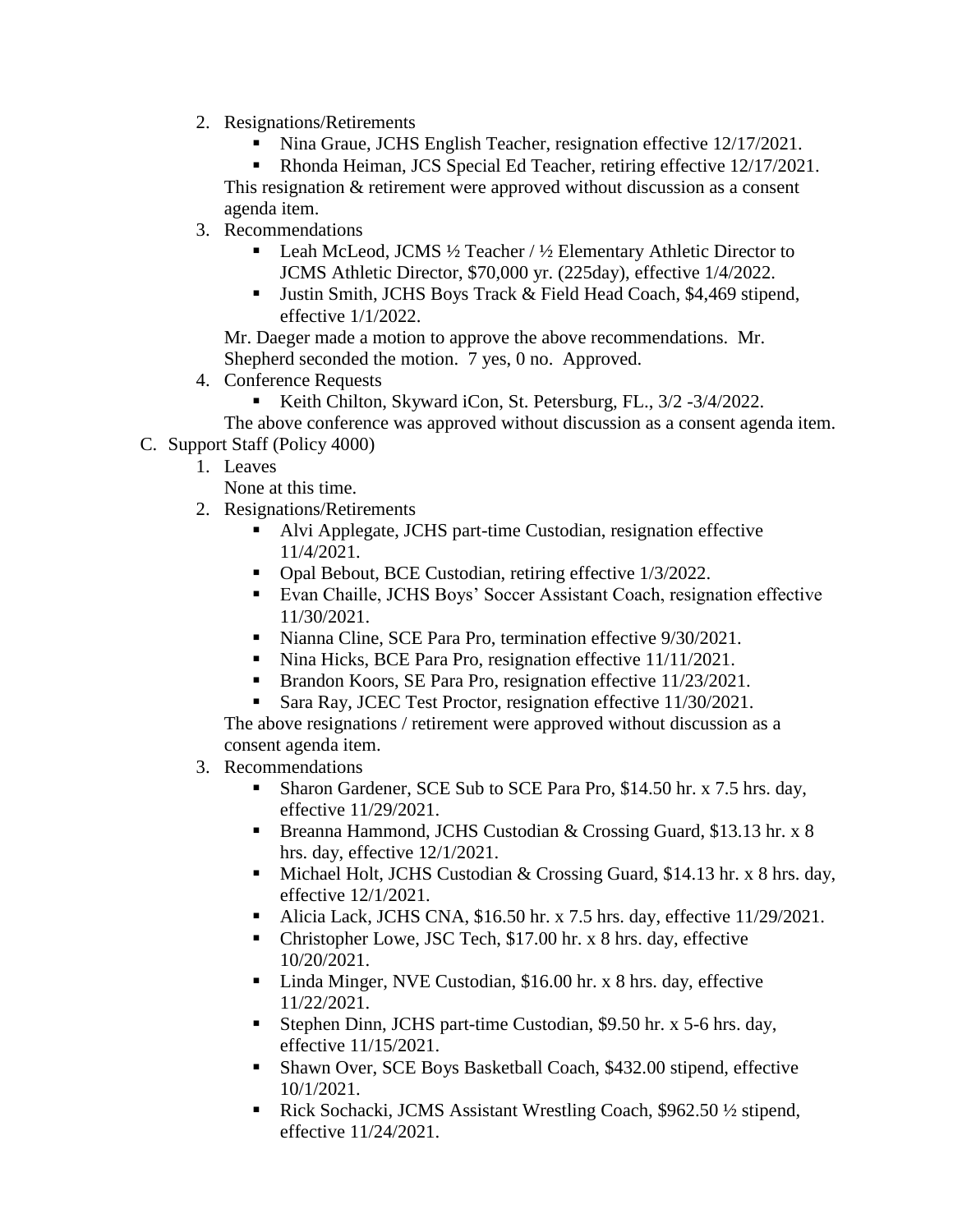- Brendan Sutton, JCMS Assistant Wrestling Coach, \$962.50 ½ stipend, effective 11/24/2021.
- Hunter Wildey, JCS Mechanic to Mechanic with Designee of Assistant Transportation Director, \$2.00 hr. added for change in position, effective 12/1/2021.
- Bob Willhite, GCE Girls Basketball Coach, \$432.00 stipend, effective 11/1/2021.

Uudith Wright, SCE Para Pro, \$14.00 hr. x 7 hrs. day, effective  $12/8/2021$ . Mrs. Wahlman made a motion to approve the above recommendations. Mrs. Pettit seconded the motion. 7 yes, 0 no. Approved.

4. Conference Requests

None at this time.

D. Finances (Policy 6000)

- 1. Donations, Approval
	- NVIC, \$250.00 to Hayden Elementary  $1<sup>st</sup>$  Grade Parent-Student Project.
	- NVIC,  $$250.00$  to Hayden Elementary  $3<sup>rd</sup>$  Grade Mini Golf Course.
	- NVIC, \$250.00 to Hayden Elementary 6<sup>th</sup> Grade Full "STEAM" ahead Project.
	- NV Branch of Centra Credit Union, \$200.00 to Helping GCE Students in Need.
	- Jennings County Community Foundation, \$300.00 to NVE for Classroom Art Supplies.
	- Emily & Mark Greenwald, \$500.00 to JCHS Alternative Ed Student Thanksgiving Dinner.
	- Jennings County Community Foundation, \$300.00 to JCHS IMPACT 2021 Classroom Grant Award.
	- Jennings County Community Foundation, \$857.76 to JCHS Sherida Moore Endowment Fund Grant.
	- Hilex Poly, \$2,000 to JCHS Student Athlete Leadership Team.
	- Zenas Baptist Church, \$500.00 to HOPE Food Program.
	- NV Walmart, 20 boxes of school supplies to JCS.
	- Anonymous Donor, 4000 Christmas Ornaments, one to each JCS Student.

Mr. Taggart made a motion to approve the above donations. Mr. Shepherd seconded the motion. 7 yes, 0 no. Approved.

- 2. Resolutions, Approval
	- a) *Attachment -* Resolution Authorizing the Treasurer or Deputy Treasurer of Jennings County Schools to make payment of claims without Board action prior to January 13, 2022, and to allow the Treasurer or Deputy Treasurer to make transfers of Appropriation within the Education, Debt Service, and Operations Funds in order to Balance Major Account Classifications.

Mr. Daeger made a motion to approve the above resolution. Mr. Shepherd seconded the motion. 7 yes, 0 no. Approved.

b) *Attachment -* Resolution Authorizing the Treasurer or Deputy Treasurer of Jennings County Schools to make Temporary Transfers from a Fund having a Sufficient Balance to a Fund having a Depleted Balance for December 31, 2021 Cash Flow Purposes.

Mrs. Wahlman made a motion to approve the above resolution. Mrs. Pettit seconded the motion. 7 yes, 0 no. Approved.